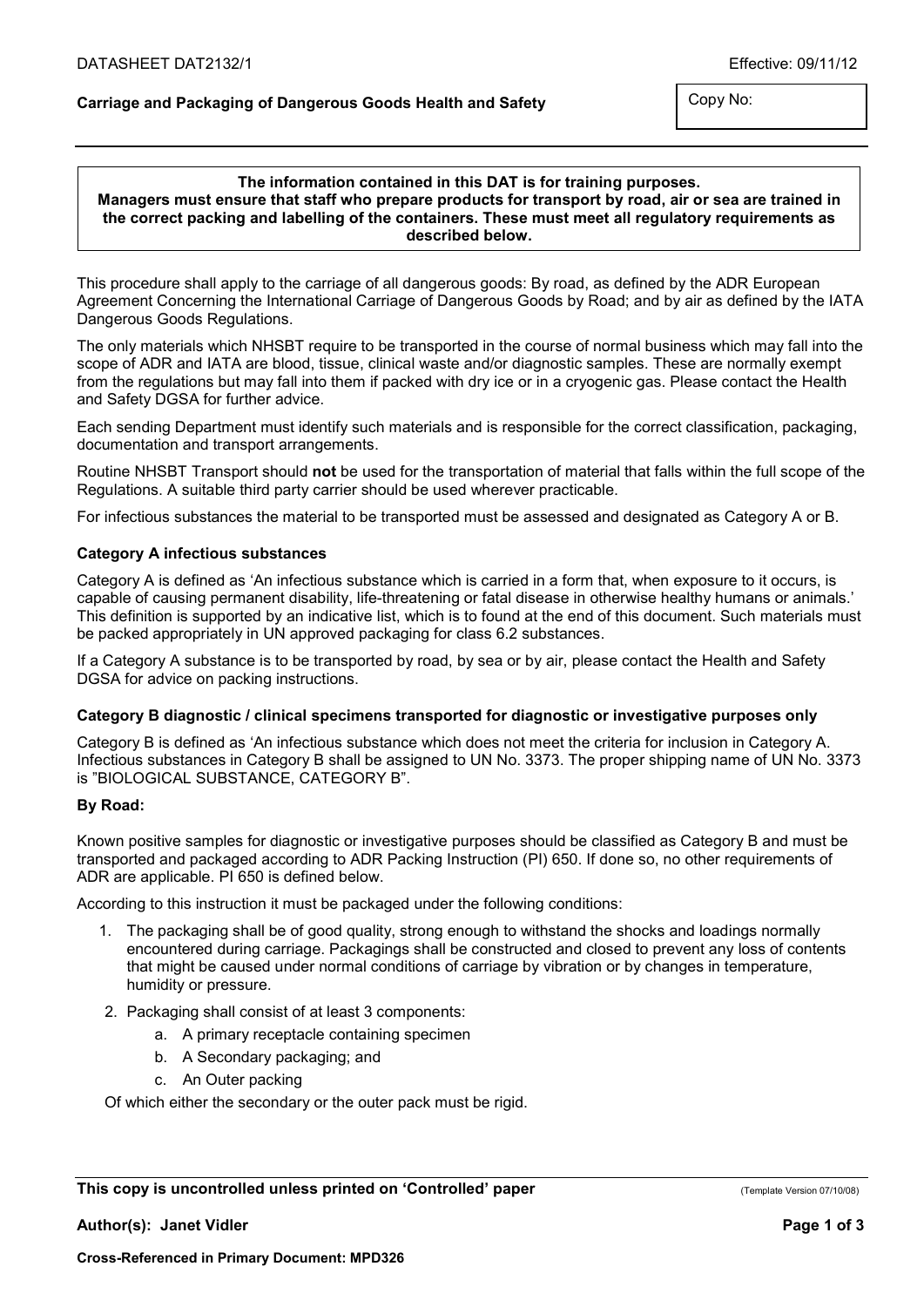# Carriage and Packaging of Dangerous Goods Health and Safety

- 3. Primary receptacles shall be packed in secondary packagings in such a way that, under normal conditions of carriage, they cannot break, be punctured or leak their contents into the secondary packaging. Secondary packagings shall be secured in outer packagings with suitable cushioning material. Any leakage of the contents shall not compromise the integrity of the cushioning material or of the outer packaging.
- 4. For carriage, the mark illustrated below shall be displayed on the external surface of the outer packaging on a background of contrasting colour and shall be clearly visible and legible. The mark shall be in the form of a square set at an angle of  $45^{\circ}$  (i.e. diamond shaped) with minimum dimensions of 50mm by 50mm; the width of the line shall be at least 2mm and the letters and numbers shall be at least 6mm high. The proper shipping name "BIOLOGICAL SUBSTANCE, CATEGORY B" in letters at least 6mm high shall be marked on the outer packaging adjacent to the diamond-shaped mark.



- 5. At least one side of the package must have a minimum dimension of 100 mm x 100 mm.
- 6. Packaging shall be capable of successfully passing the drop test at a height of 1.2m. Following the appropriate drop test sequence, there shall be no leakage from the primary receptacle(s) which shall remain protected by absorbent material, when required, in the secondary packaging.
- 7. For liquid substances:
	- a. Primary and secondary container must be leak proof
	- b. If multiple fragile primary receptacles are placed in a single secondary packaging, they shall be either individually wrapped or separated to prevent contact between them;
	- c. Absorbent material shall be placed between the primary receptacles(s) and the secondary packaging. The absorbent material shall be in quantity sufficient to absorb the entire contents of the primary receptacle(s) so that any release of the liquid substance will not compromise the integrity of the cushioning material or of the outer packaging;
	- d. Primary or secondary container must be able to with stand, without leakage, an internal pressure of 95 kPA
- 8. For solid substances:
	- a. Primary and secondary packaging must be sift proof
	- b. If multiple fragile primary samples are placed in a single secondary packaging, they shall be either individually wrapped or separated to prevent contact between the;
	- c. If there is any doubt as to whether or not residual liquid may be present in the primary receptacle during carriage then a packing suitable for liquids, including absorbent materials, shall be used.
- 9. Refrigerated or frozen specimens: Ice, dry ice and liquid nitrogen:
	- a. When dry ice or liquid nitrogen is used to keep specimens cold, all applicable requirements of ADR shall be met. When used, ice or dry ice shall be placed outside the secondary packagings or in the outer packaging or an overpack. Interior supports must be provided to secure the secondary packagings in the original position after the ice or dry ice has dissipated. If ice is used, the outside packaging or overpack must be leakproof. If dry ice is used, the packaging must be designed and constructed to permit the release of the gas. If the package contains dry ice then mark with DRY ICE (the UN number and associated hazard label for dry ice is not required).